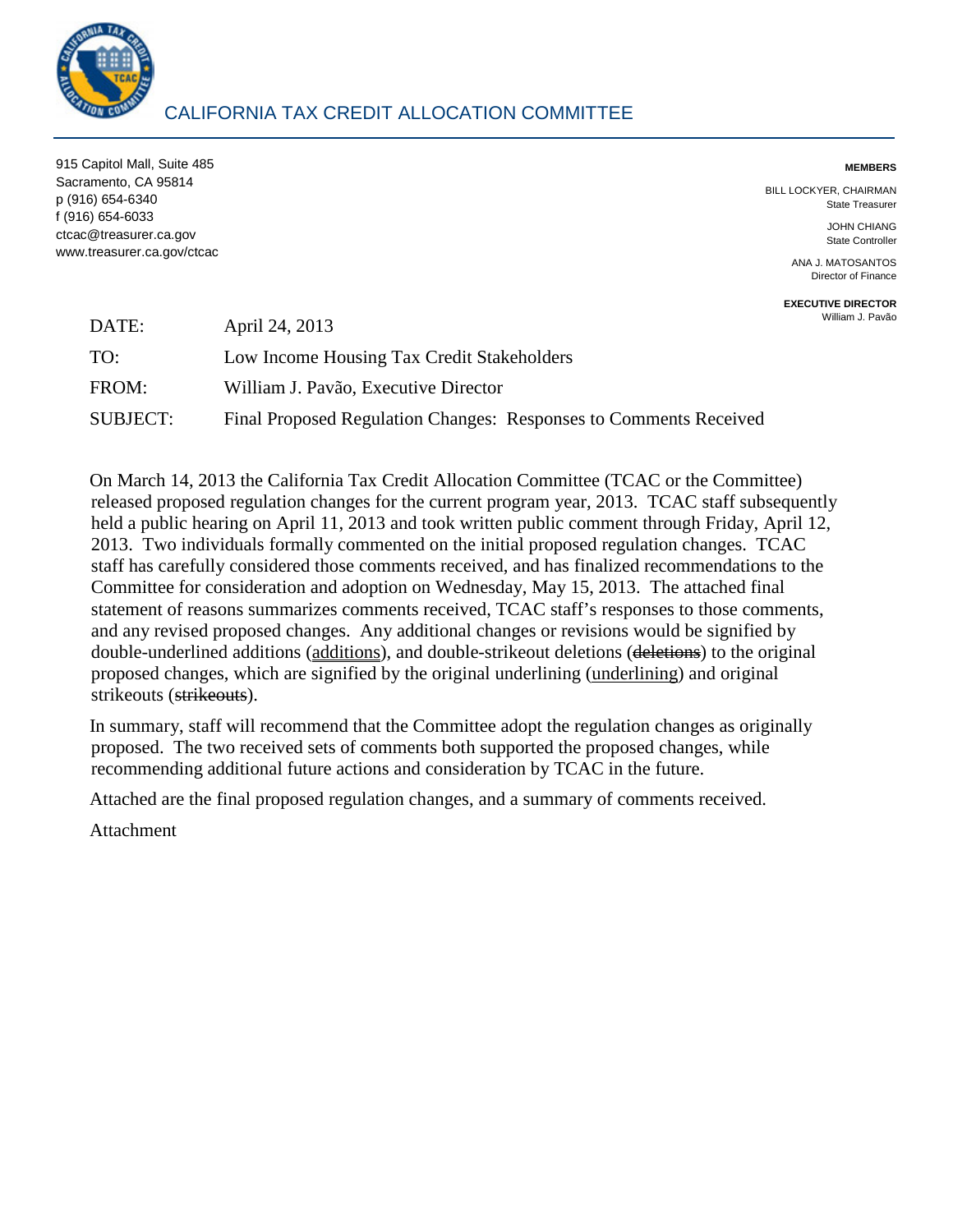# **2013 Proposed Regulation Change with Initial Statement of Reasons March 14, 2013 (Updated April 24, 2013)**

# **Section 10322(i)(2)(B)**

### **Initial Proposed Change:**

- generally accepted auditing standards, with all disclosures and notes. Effective July 1, 2013, the Certified Public Accountant (CPA) or accounting firm shall not have acted in an advisory or consulting capacity a manner that would impair independence as established by the American Institute of Certified Public Accountants (AICPA) Code of performed for the final cost certification client, include bookkeeping or other services relating to the accounting records, financial information systems design and outsourcing services, management functions or human resources, investment advisor, providing the final audited cost certification.as a project participant under Section Accountancy for California licensed public accounting firms (including proprietors); and (B) an audited certification, prepared by an independent Certified Public Accountant under Professional Conduct Section 101 and the Securities and Exchange Commission (SEC) regulations 17 CFR Parts 210 and 240. Examples of such impairing services, when implementation, appraisal or evaluation services, actuarial services, internal audit banking services, legal services, or expert services unrelated to the audit. Both the referenced SEC and AICPA rules shall apply to all public and private CPA firms 10322(h)(5). In order to perform audits of final cost certifications, the auditor must have a peer review of its accounting and auditing practice once every three years consistent with the AICPA Peer Review Program as required by the California Board of make the peer review report publicly available and submit a copy to CTCAC along with the final cost certification. If a peer review reflects systems deficiencies, CTCAC may require another CPA provide the final cost certification. This certification shall:
	- (1) reflect all costs, in conformance with 26 CFR  $\S1.42$ -17, expenditures and funds used for the project, as identified by the certified public accountant, up to the funding of the permanent loan. Projects developed with general contractors who are Related Parties to the developer must be audited to the subcontractor level; and
	- (2) include a CTCAC provided Sources and Uses form reflecting actual total costs incurred up to the funding of the permanent loan.
	- (3) certify that the CPA has not performed any services, as defined by AICPA and SEC rules, that would impair independence.

#### **Comments Received:**

 The proposed changes would improve the existing regulation language by referencing existing submittals, TCAC's public purpose regarding independence should be met. Also, the listed examples of behaviors that impair independence are clarifying and helpful. accounting industry standards and rules regarding auditing independence. Specifically, crossreferencing AICPA independence rules, along with requiring the CPA to certify to their compliance with independence rules is effective. When coupled with the current peer review

TCAC should rescind or clarify the status of prior written guidance issued under the current, recently-adopted provisions.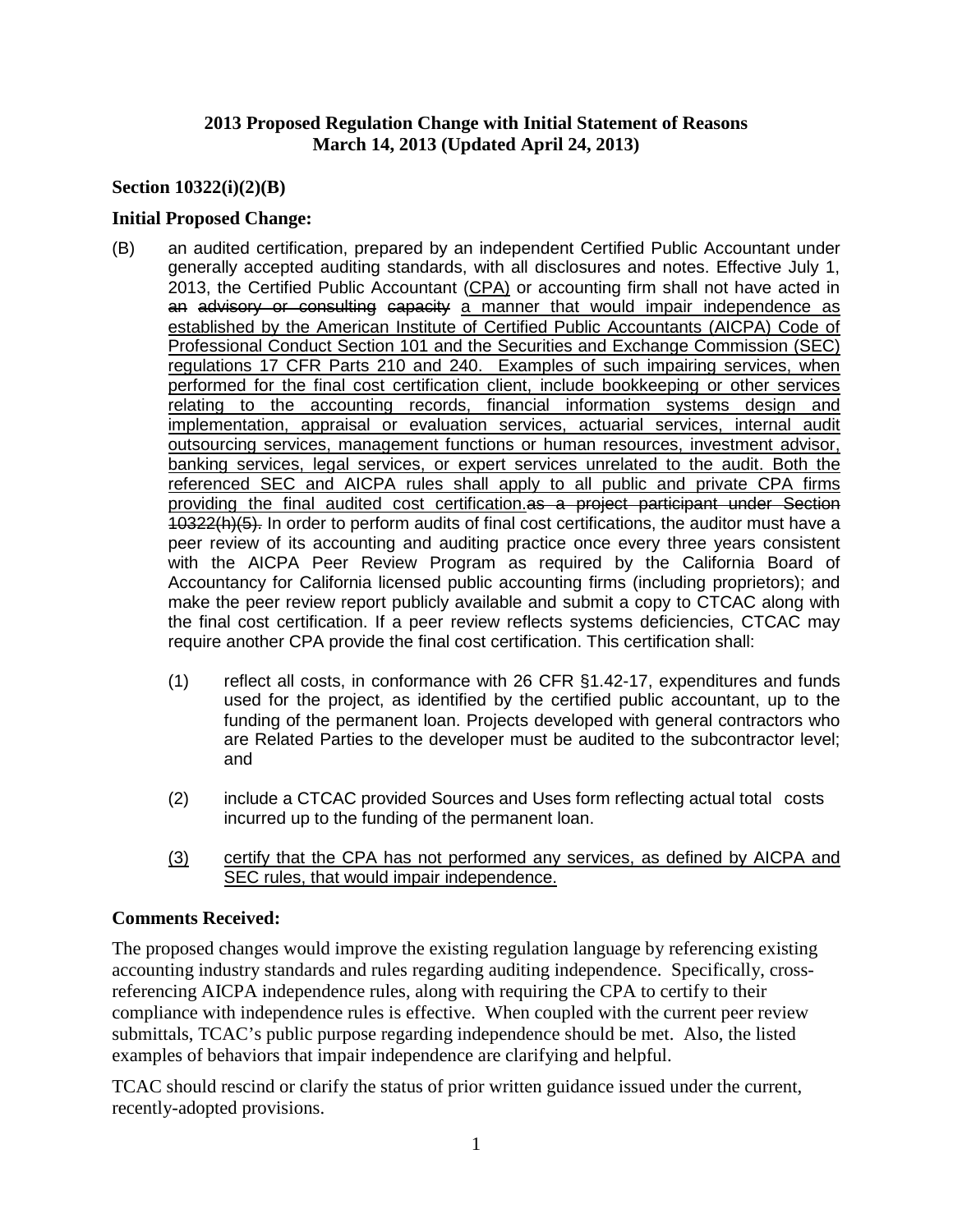**Final Proposed Change:** Proceed with changes as initially proposed.

**Section 10325(f)(1)(B)** 

#### **Proposed Change:**

 (B) a market study as described in Section 10322(h)(10) of these regulations, which provides evidence that:

**\_\_\_\_\_\_\_\_\_\_\_\_\_\_\_\_\_\_\_\_\_\_\_\_\_\_\_\_\_\_\_\_\_\_\_\_\_\_\_\_\_\_\_\_\_\_\_\_\_\_\_\_\_** 

- (i) The proposed tenant paid rents for each affordable unit type in the proposed development will be at least ten percent (10%) below rents for the same unit types in comparable market rate rental properties;
- more than the value ratios for comparable market rate units; (ii) The proposed unit value ratio stated as dollars per square foot  $(\frac{1}{3}, \frac{1}{5})$  will be no
- (iii) In rural areas without sufficient three- and four-bedroom market rate rental bedroom market rate single family homes, the affordable rents will be at least comparables, the market study must show that in comparison to three- and four-20% below the rents for single family homes and the \$/s.f. ratio will not exceed that of the single family homes; and
- stabilized occupancy 90% occupancy for SRO and Special Needs projects and  $(iv)$  The demand for the proposed project's units must appear strong enough to reach 95% for all other projects – within six months of being placed in service for projects of 150 units or less, and within 12 months for projects of more than 150 units and senior projects.

The CTCAC Executive Director may waive the value ratio requirement in items (ii) and federal or state rental assistance or operating subsidies and/or 2) an existing TCAC Regulatory Agreement. so long as the following conditions are met: In such cases, the proposed rents and income targeting levels <del>do</del> shall not increase by more than five percent (5%) and the project <del>has shall have</del> a vacancy rate of no more than five percent (5%) at the time of the tax credit application. Such waiver requests must be approved prior to the application submission and must include evidence from the project market (iii) above for acquisition/rehabilitation projects with any of the following: 1) existing analyst, including relevant market study pages, as to why the project is unable to meet the requirement.

 Scattered-site projects that have received a waiver of the market study requirement from the California Debt Limit Allocation Committee (CDLAC) per Article 10. Section 5250.3 of the CDLAC Regulations are exempt from the market study requirements of Sections  $10322(h)(10)$ ,  $10325(f)(1)(B)$ , and  $10326(g)(1)(B)$ . For such projects, a comprehensive market study as outlined in IRS Section 42(m)(iii) shall mean a written statement by a third party market analyst certifying that the project meets the requirements of Article 10. Section 5250.3 of the California Debt Limit Allocation Committee Regulations.

 above is essential, but because other elements of the market study will also be considered, meeting those requirements in subsection (B) will not in itself show Market studies will be assessed thoroughly. Meeting the requirements of subsection (B)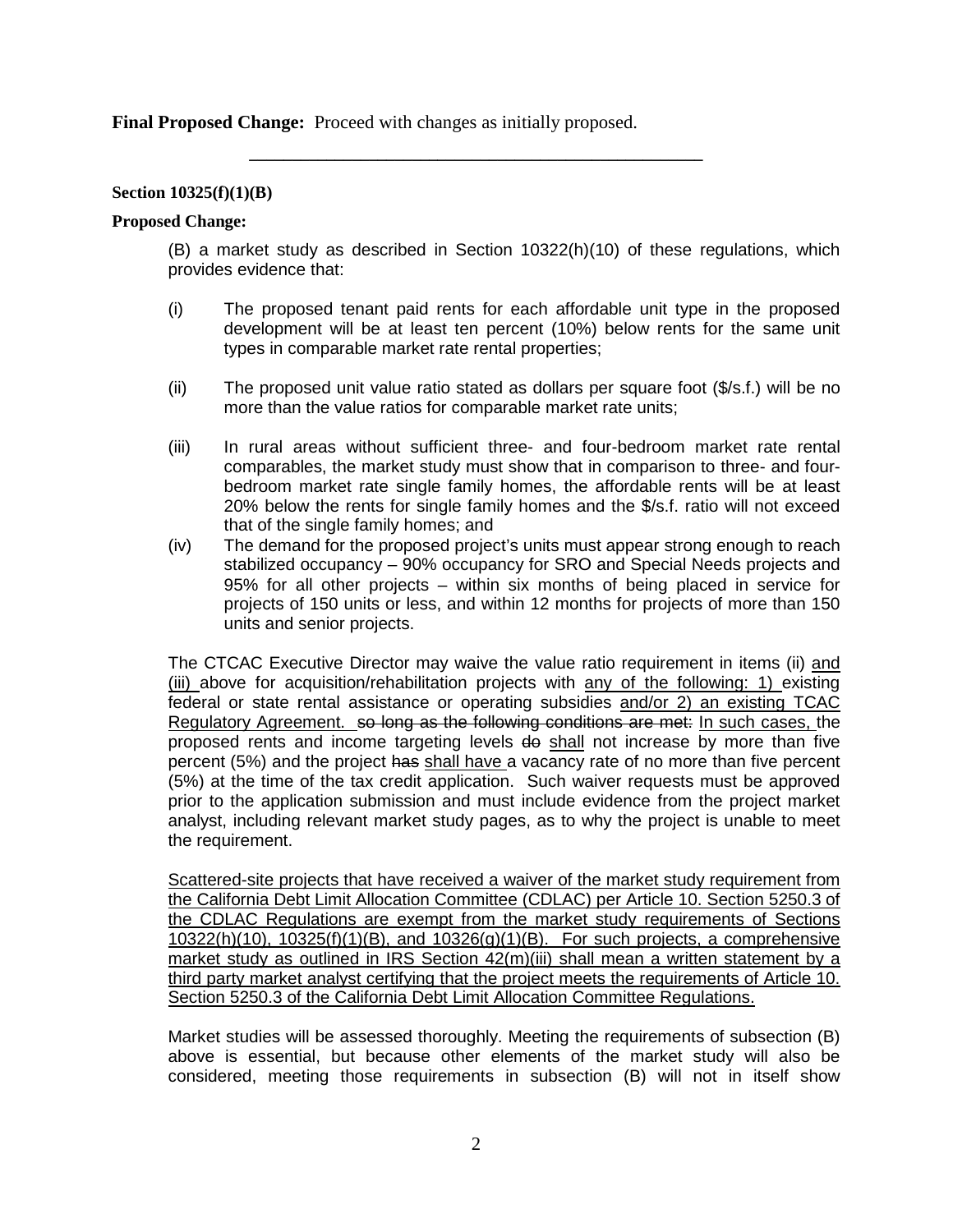adequate need and demand for a proposed project or ensure approval of a given project.

# **Comments Received:**

The proposed change permitting the waiver of the market study value ratio for existing subsidized projects is a program improvement. The proposed change would be especially helpful in providing efficiencies to projects previously funded and still regulated by the federal Rural Housing Service.

TCAC should consider additional changes in the future establishing alternative means for existing projects seeking rehabilitation assistance to establish their marketability. A method meeting federal requirements, but short of a full market study would be more efficient and equally effective in establishing the project's status in the local market.

**\_\_\_\_\_\_\_\_\_\_\_\_\_\_\_\_\_\_\_\_\_\_\_\_\_\_\_\_\_\_\_\_\_\_\_\_\_\_\_\_\_\_\_\_\_\_\_\_\_\_\_\_\_** 

**Final Proposed Change:** Proceed with changes as initially proposed.

#### **Section 10326(g)(1)**

#### **Proposed Change:**

- considered for Tax Credits under these regulations, the general partner(s) and management companies must not have any significant outstanding noncompliance (g) Basic thresholds. An application shall be determined to be complete by demonstration of meeting the following basic threshold requirements. All basic thresholds shall be met at the time the application is filed through a presentation of conclusive, documented evidence to the Executive Director's satisfaction. Further, in order to be eligible to be matters relating to the tenant files or physical conditions at any Tax Credit properties in California, and any application submitted by an applicant with significant outstanding compliance matters will not be considered until the Committee has received evidence satisfactory to it that those matters have been resolved.
	- (1) Housing need and demand. Applicants shall provide evidence that the type of housing proposed, including proposed rent levels, is needed and affordable to the targeted population within the community in which it is located. Evidence shall be conclusive, and include the most recent documentation available (prepared within one year of the application date). Evidence of housing need and demand shall include;
		- (A) evidence of public housing waiting lists by bedroom size and tenant type, if available, from the local housing authority; and,
		- (B) a market study as described in Section 10322(h)(10) of these regulations, which provides evidence that<del>:</del> the items set forth in Section 10325(f)(1)(B) have been met for the proposed tax-exempt bond project.
			- proposed development will be at least ten percent (10%) below rents for the same unit types in comparable market rate rental  $(i)$  The proposed tenant paid rents for each affordable unit type in the properties;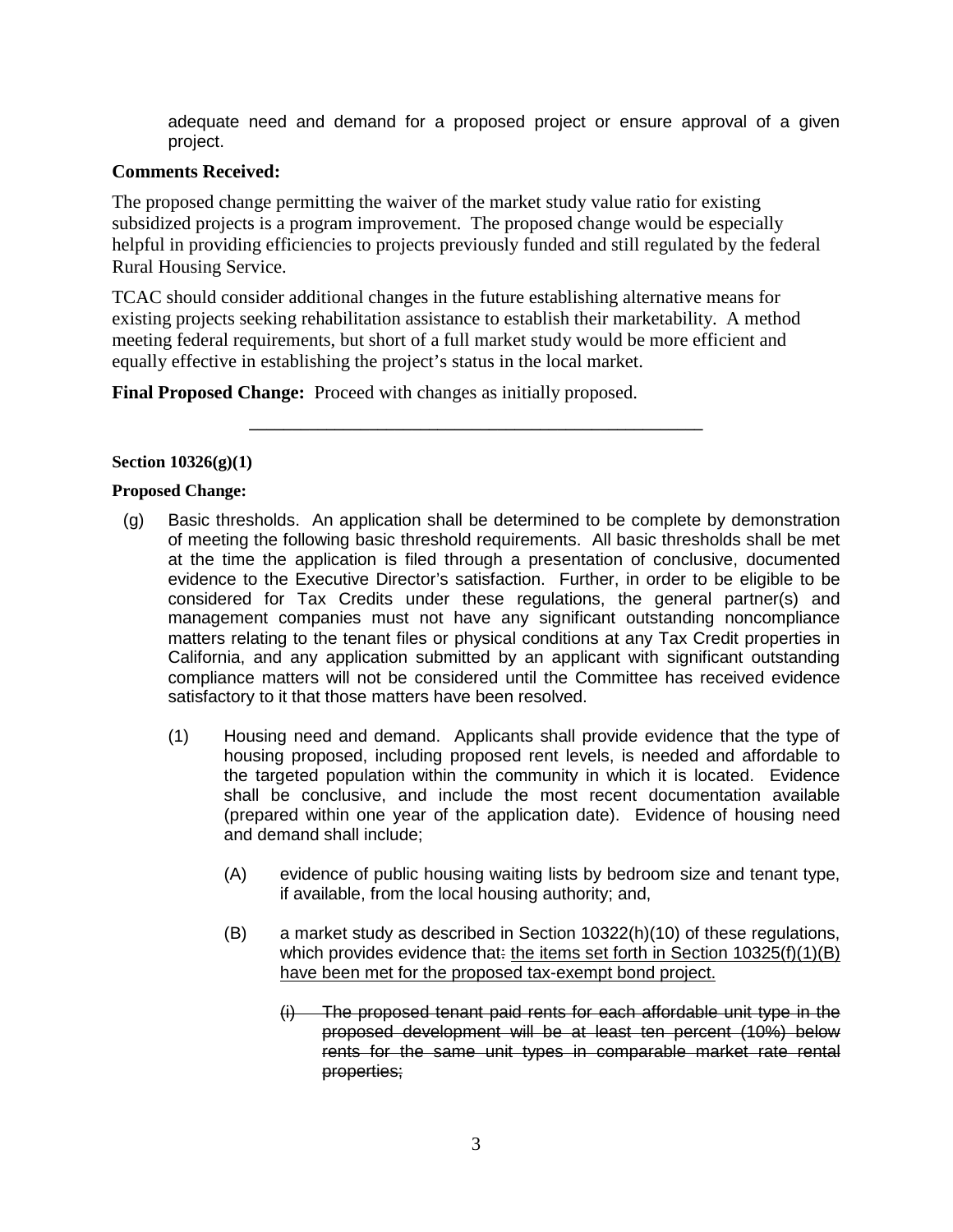- (ii) The proposed unit value ratio stated as dollars per square foot (\$/s.f.) will be no more than the value ratios for comparable market rate units;
- (iii) In rural areas without sufficient three- and four- bedroom market homes, the affordable rents will be at least 20% below the rents for rate rental comparables, the market study must show that in comparison to three- and four-bedroom market rate single family single family homes and the \$/s.f. ratio will not exceed that of the single family homes; and
- and Special Needs projects and 95% for all other projects within (iv) The demand for the proposed project's units must appear strong enough to reach stabilized occupancy – 90% occupancy for SRO six months of being placed in service for projects of 150 units or less, and within twelve months for projects of more than 150 units and senior projects

 Market studies will be assessed thoroughly. Meeting the requirements of subsection Section 10325(f)(1)(B) above is essential, but because other elements of the market study will also be considered, meeting those requirements in subsection-Section  $10325(f)(1)(B)$  will not in itself show adequate need and demand for a proposed project or ensure approval of a given project.

# **Comments Received:**

TCAC should consider additional changes in the future establishing alternative means for existing projects seeking rehabilitation assistance to establish their marketability. A method meeting federal requirements, but short of a full market study would be more efficient and equally effective in establishing the project's status in the local market.

\_\_\_\_\_\_\_\_\_\_\_\_\_\_\_\_\_\_\_\_\_\_\_\_\_\_\_\_\_\_\_\_\_\_\_\_\_\_\_\_\_\_\_\_\_\_\_\_\_\_

**Final Proposed Change:** Proceed with changes as initially proposed.